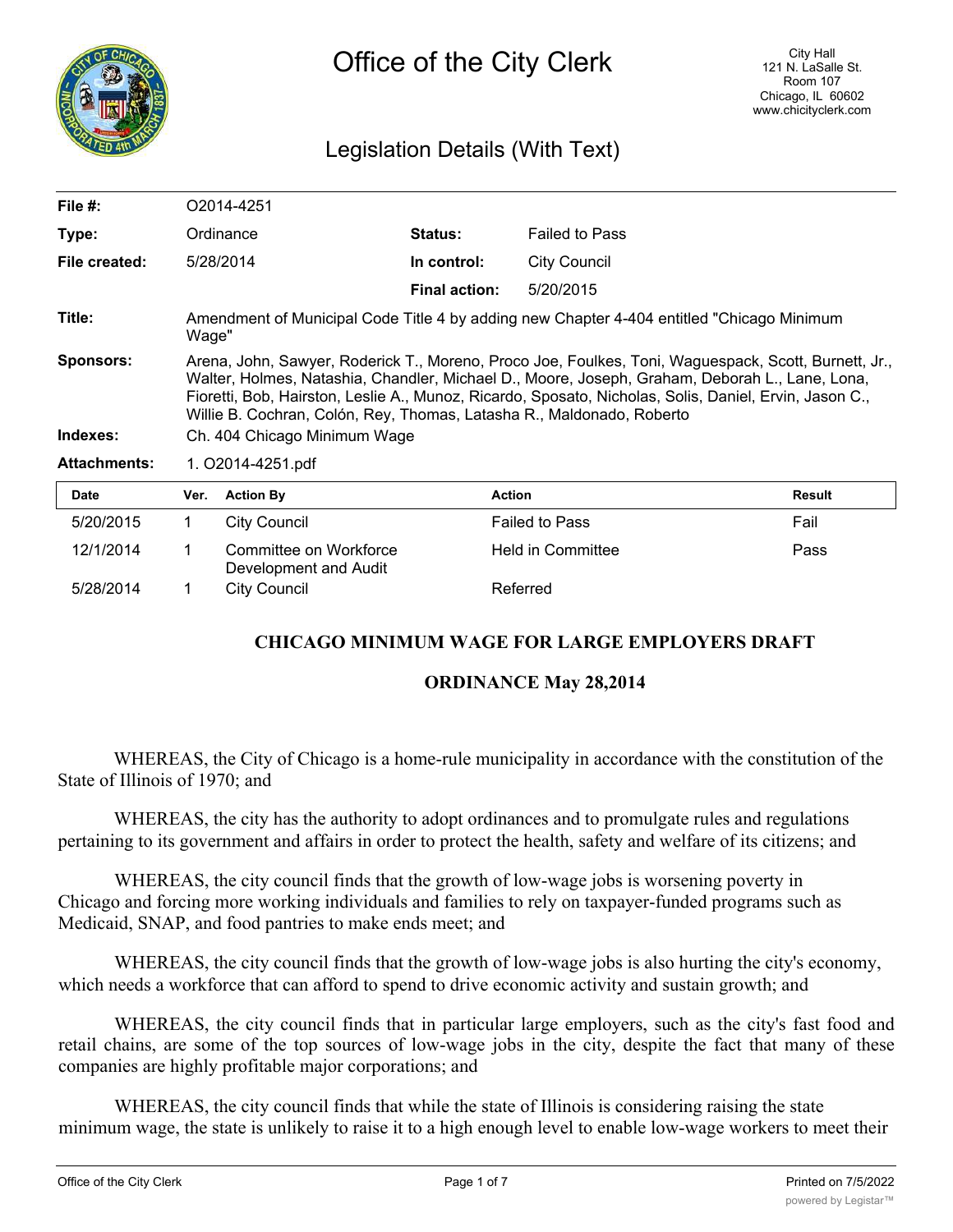#### **File #:** O2014-4251, **Version:** 1

basic needs without relying on taxpayer-funded programs for support; and

WHEREAS, the city council find that because the costs of living and housing in Chicago are much higher than in other parts of Illinois, Chicago needs a higher minimum wage that better reflects the needs of the local workforce and economy; and

WHEREAS, the city council finds that the city of Seattle recently approved phasing its minimum wage up to \$15 and across the country other high-cost cities like New York, Los Angeles and San Francisco are proposing to do the same; and

WHEREAS, city council finds that a \$15 minimum wage would improve the lives of more than 500,000 working Chicagoans, reduce poverty and inequality across the city, and give low-income workers thousands of dollars more each year to meet rising living costs and spend at neighborhood businesses; and

WHEREAS, the city council finds that it is fair to ask employers in the city to do their part by phasing the minimum wage up to \$15; and

WHEREAS, the city council determines that raising the minimum wage to \$15 would promote the public health, safety and welfare, and reduce the burden that low wages are imposing on the taxpayers; now, therefore

BE IT ORDAINED by the city council ofthe City of Chicago, Cook County, Illinois, that the Municipal Code of the City of Chicago is amended by adding thereto and inserting therein a new chapter 4-404, entitled "Chicago Minimum Wage":

SECTION 1. The foregoing recitals are incorporated herein as the findings of the city council.

SECTION 2. A new chapter of the Municipal Code of the City of Chicago, titled "Chicago Minimum Wage," is hereby created as follows:

# **4-404-010 Definitions.**

For the purposes of this chapter, the following definitions shall apply unless the context clearly indicates or requires a different meaning:

- a) "Airport employer" means any employer that operates at the O'Hare International Airport or Midway Airport.
- b) "City" means the City of Chicago.
- c) "Department" means the Department of Business Affairs and Consumer Protection or such other department or entity designated by the mayor to administer this chapter.
- d) "Employer" shall have the meaning set forth in 820 ILCS 105/3(c); an employer can include more than one entity, including in circumstances in which one entity controls, is controlled by, or is under common control with another employer, and including circumstances in which one entity exerts control over the operations of another employer, but shall not include the city of Chicago.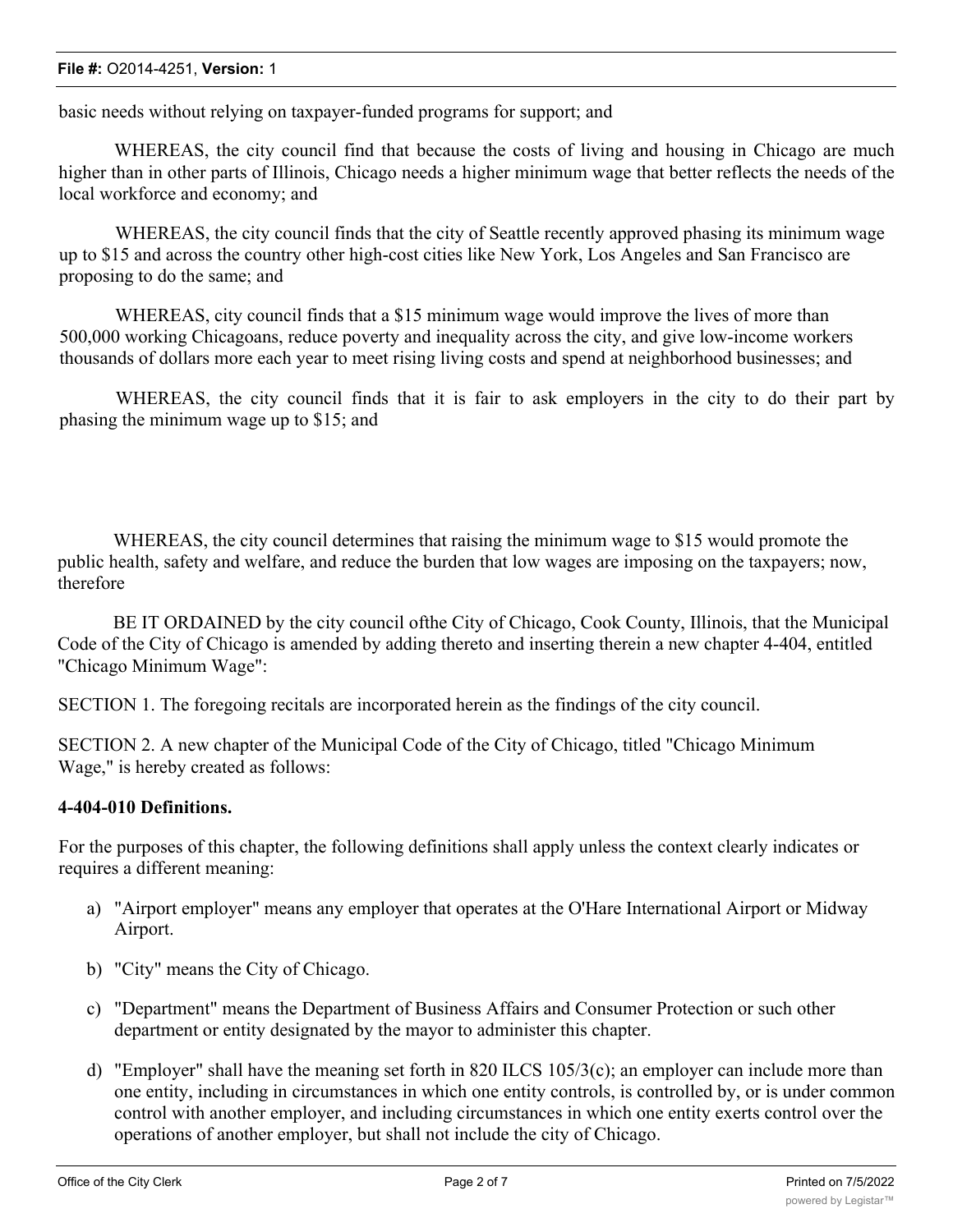- e) "Employee" shall have the meaning set forth in 820 ILCS 105/3(d), provided however that employee shall include any individual permitted to work in domestic service in or about a private home, irrespective of the number of employees employed by that individual's employer. Employee shall not include (1) any person who in a particular week performs less than two hours of work within the geographic boundaries of the city, or (2) any person who is employed by a not-for-profit organization under a summer youth employment program.
- f) "Franchisee" means any employer that operates in the city in the restaurant industry under a franchise agreement with a large employer.
- g) (1) "Large employer" means any employer that has (i) annual gross revenue of \$50 million or more, and (ii) has employees that perform work within the geographic boundaries of the city or has one or more franchisees or on-site contractors with employees that perform work within the geographic boundaries of the city.

# **2**

2) An employer shall be deemed to have annual gross revenue of \$50 million or more if it had revenue at or exceeding that level in any of the past three fiscal or calendar years or if it is reasonably expected to have annual revenue equal to or exceeding that level in the current or upcoming fiscal or calendar year.

3) Large employer shall include any franchisee or on-site contractor of a large employer, or airport employer, regardless of the revenue level of the franchisee or on-site contractor of the large employer, or of the airport employer.

4) Large employer shall include any nursing home, management company or other organization that qualifies as a related organization under Illinois Department of Healthcare and Family Services longterm care facility cost report guidelines promulgated pursuant to Public Act 81-223 and related statutes so long as the group of related organizations collectively has annual gross revenue of \$50 million or more.

(h) "Minimum Wage" shall have the meaning set forth in section 4-404-020 of this chapter.

(i) "Mid and Small Sized Employer" means any employer that does not qualify as a large

employer.

- (j) "On-site contractor" means any employer that provides services or labor in the city on premises controlled by a large employer, including, but not limited to, a staffing, temporary services, building services, or food services contractor.
- (k) "Retaliation" means any threat, discipline, discharge, demotion, suspension, reduction in employee hours, or any other adverse employment action against any employee for exercising or attempting to exercise any right guaranteed under this chapter.
- (1) "Tipped Minimum Wage" shall have the meaning set forth in section 4-404-020(d) of this chapter.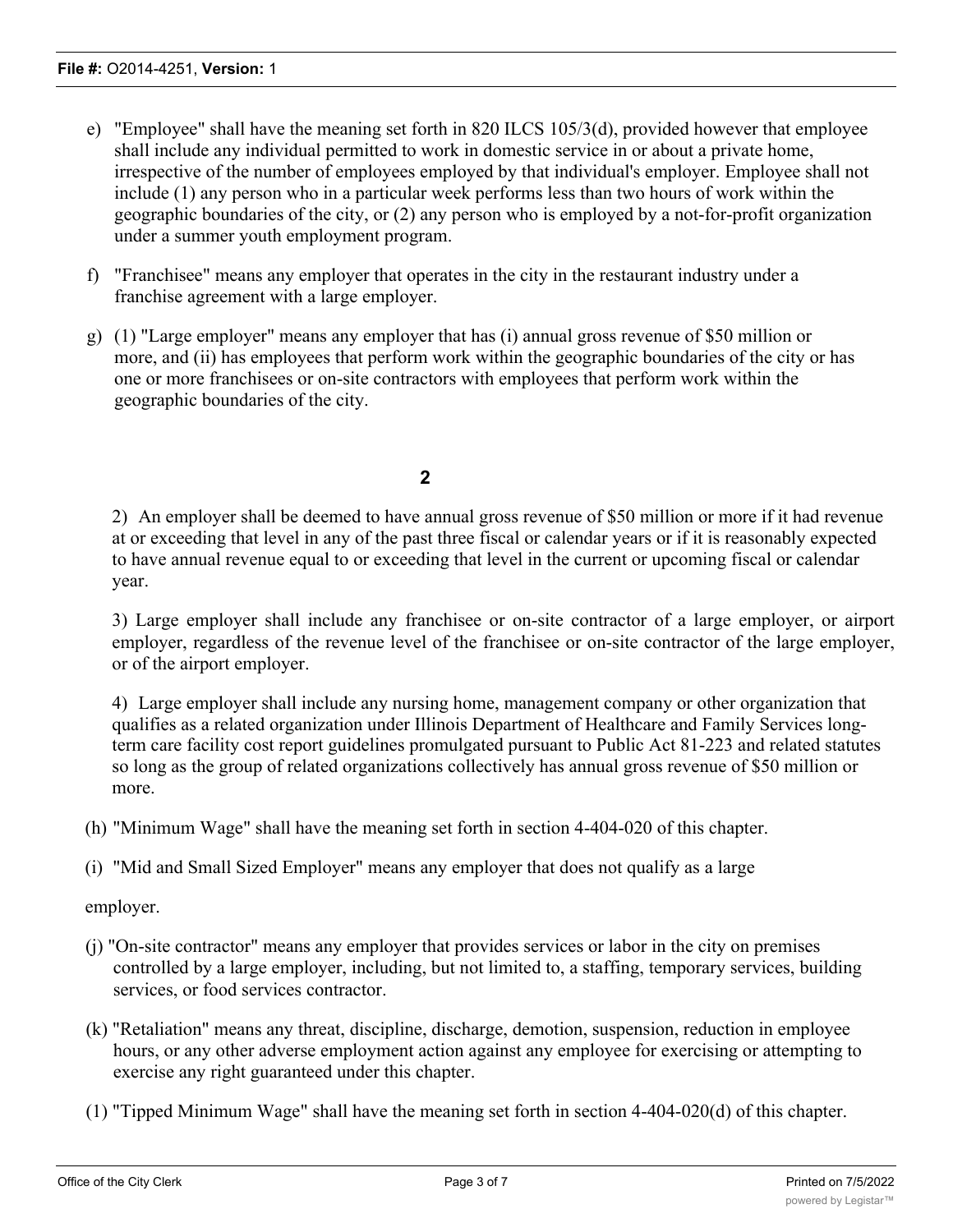#### **File #:** O2014-4251, **Version:** 1

4-404-020 Minimum Wage.

- a) Employers shall pay employees no less than the applicable minimum wage rate provided for in this chapter for each hour worked within the geographic boundaries of the city.
- b) The minimum wage rate shall be an hourly rate as follows:
	- 1. For large employers, the minimum wage rate shall be:
		- A. Beginning ninety days after the effective date of this chapter, \$12.50 per hour;
		- B. Beginning one year after the effective date of this chapter, \$15.00 per hour.
	- 2. For mid and small sized employers, the minimum wage rate shall be:

# **3**

- A. Beginning one year and ninety days after the effective date of this chapter, \$12.00 per hour;
- B. Beginning two years after the effective date of this chapter, \$13.00 per hour;
- C. Beginning three years after the effective date of this chapter, \$14.00 per hour;
- D. Beginning four years after the effective date of this chapter, \$15.00 per hour.
- c) To prevent inflation from eroding the value of the minimum wage, the current minimum wage rate for large employers and the current minimum wage rate for mid and small sized employers shall each be increased annually in proportion to the increase, if any, in the cost of living. For the minimum wage rate for large employers, such annual increases shall begin on January 1 of the year following the first anniversary of the effective date of this chapter, and take place on each January 1 thereafter. For the minimum wage rate for mid and small sized employers, such annual increases shall begin on January 1 of the year following the fourth anniversary of the effective date of this chapter, and take place on each January 1 thereafter. The increase in the cost of living shall be calculated using the twelve-month percentage increase, if any, in the Consumer Price Index for all Urban Consumers, U.S. City Average, All Items (or a successor index, if any) as published by the Bureau of Labor Statistics of the United States Department of Labor, using the most recent twelve-month period for which data is available at the time that the calculation is made. The increased minimum wage rate shall be rounded to the nearest five cents and announced at least ninety days before the January 1 effective date.
- d) The tipped minimum wage rate for large employers and the tipped minimum wage rate for mid and small sized employers shall be an amount equal to 70% of the applicable minimum wage rate for each size of employer provided for in subsection b of this chapter, rounded to the nearest five cents. The tipped minimum wage rate for each size of employer shall be adjusted whenever the applicable minimum wage rate for that size employer increases, and the adjusted minimum wage rates for tipped employees shall be announced at least ninety days before the effective date of the adjusted rates. Employers shall pay an employee who customarily and regularly receives tips a cash wage of no less than the tipped minimum wage rate provided for in this subsection for each hour worked within the geographic boundaries ofthe city, and shall guarantee that at all times the combination of the cash wage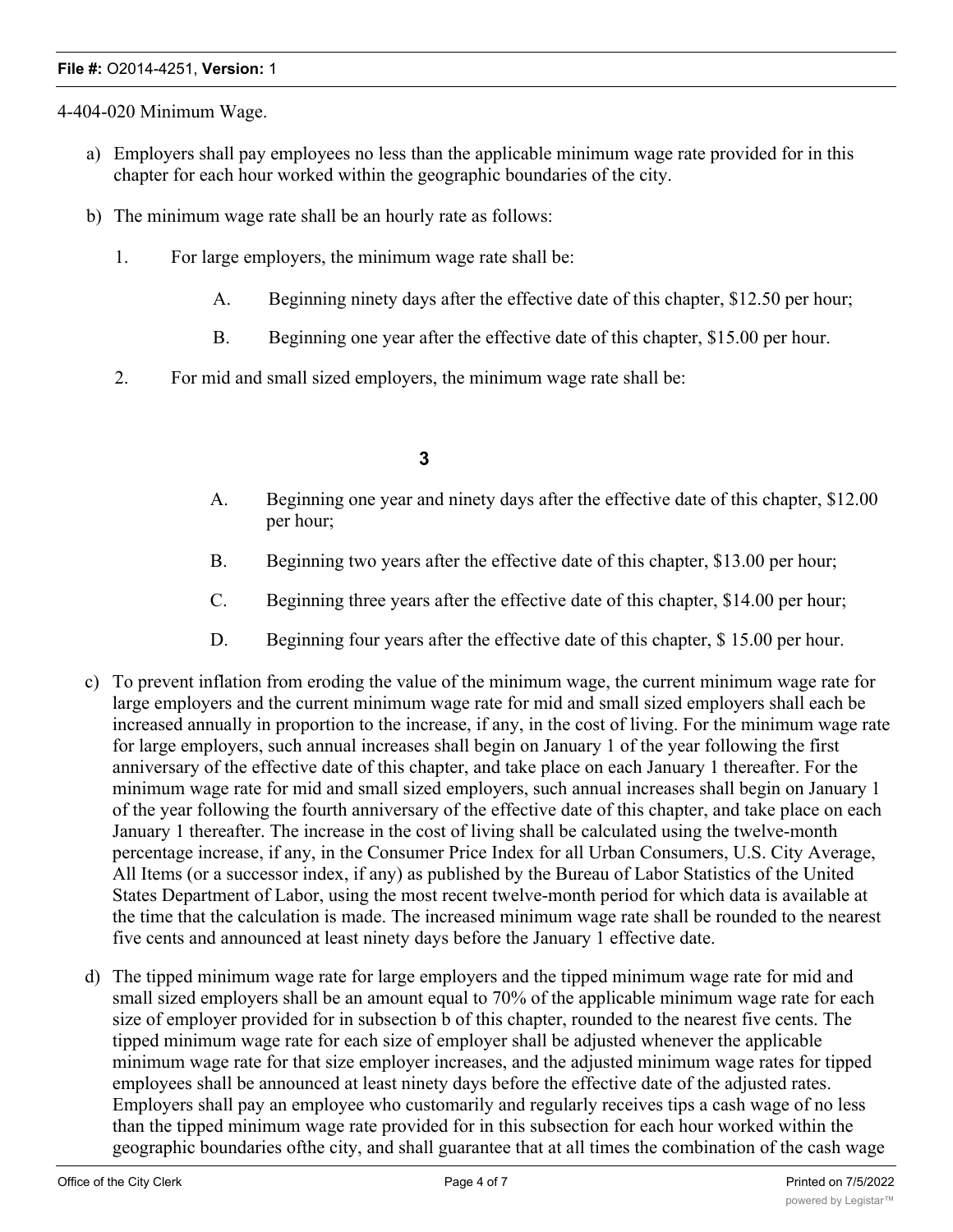paid by the employer and the tips received by the employee total no less than the regular minimum wage rate for each hour worked within the geographic boundaries of the city. Such calculation shall be made based on the total wages and tips received by the employee over the course of his or her shift.

## **4-404-030 Retaliation Prohibited.**

(a) No employer or other person shall retaliate against any person for asserting any claim or right under this chapter, for assisting any other person in doing so, or for informing any person about his or her rights under this chapter.

**4**

## **4-404-040 Implementation and Enforcement.**

- a) At least sixty days before the effective date of each increase in the minimum wage the department shall publish and make available to employers a bulletin announcing the new minimum wage rate and the minimum wage rate for tipped employees, and a notice, in English and Spanish, informing employees of the updated rates, which all employers shall post in a conspicuous place at any workplace or job site where an employee works.
- b) Employers shall keep payroll records as provided for under 820 ILCS 105/8.
- c) Employers shall allow the department access to payroll records to monitor compliance with the requirements of this chapter. Employers shall provide reasonable access to any employee and any employee's designated representative to inspect the employer's payroll pertaining to that employee. Where an employer does not maintain or retain adequate records as required under subsection b of this section, or does not allow the department reasonable access to such records, there shall be a rebuttable presumption that the employer has not paid the required minimum wage.
- d) The department is authorized to interpret, implement, and enforce this chapter, including by issuing regulations and administrative findings of violations and instituting legal actions to enforce administrative findings. Civil penalties shall be retained by the department and used to finance activities to enforce this chapter. Any regulations, guidelines, or rules promulgated by the department shall have the force and effect of law and may be relied on by employers, employees, and other parties to determine their rights and responsibilities under this chapter.
- e) An employer that fails to pay the minimum wage required under this chapter shall be required to pay the employee the unpaid compensation together with an additional two times that amount as liquidated damages. An employer that retaliates against an employee in violation of this chapter shall be required to provide equitable relief to the employee, including reinstatement where appropriate, and to pay the employee (1) any unpaid compensation together with an additional two times that amount as liquidated damages for each day from the date of the retaliation until the date that the violation is remedied or (2) \$5,000, whichever is greater.
- f) Any person or organization may file an administrative complaint with the department charging that a large retail employer has violated this chapter as to any employee or other person. The department shall promptly investigate administrative complaints and may interview and review records regarding any or all employees at the employer's worksite in order to determine whether a pattern of violations has occurred and to protect the identity of any employee identified in the complaint. The name of any employee identified in a complaint shall be kept confidential as long as possible, and may be disclosed only with the employee's consent. Where the department determines that a violation has occurred, the